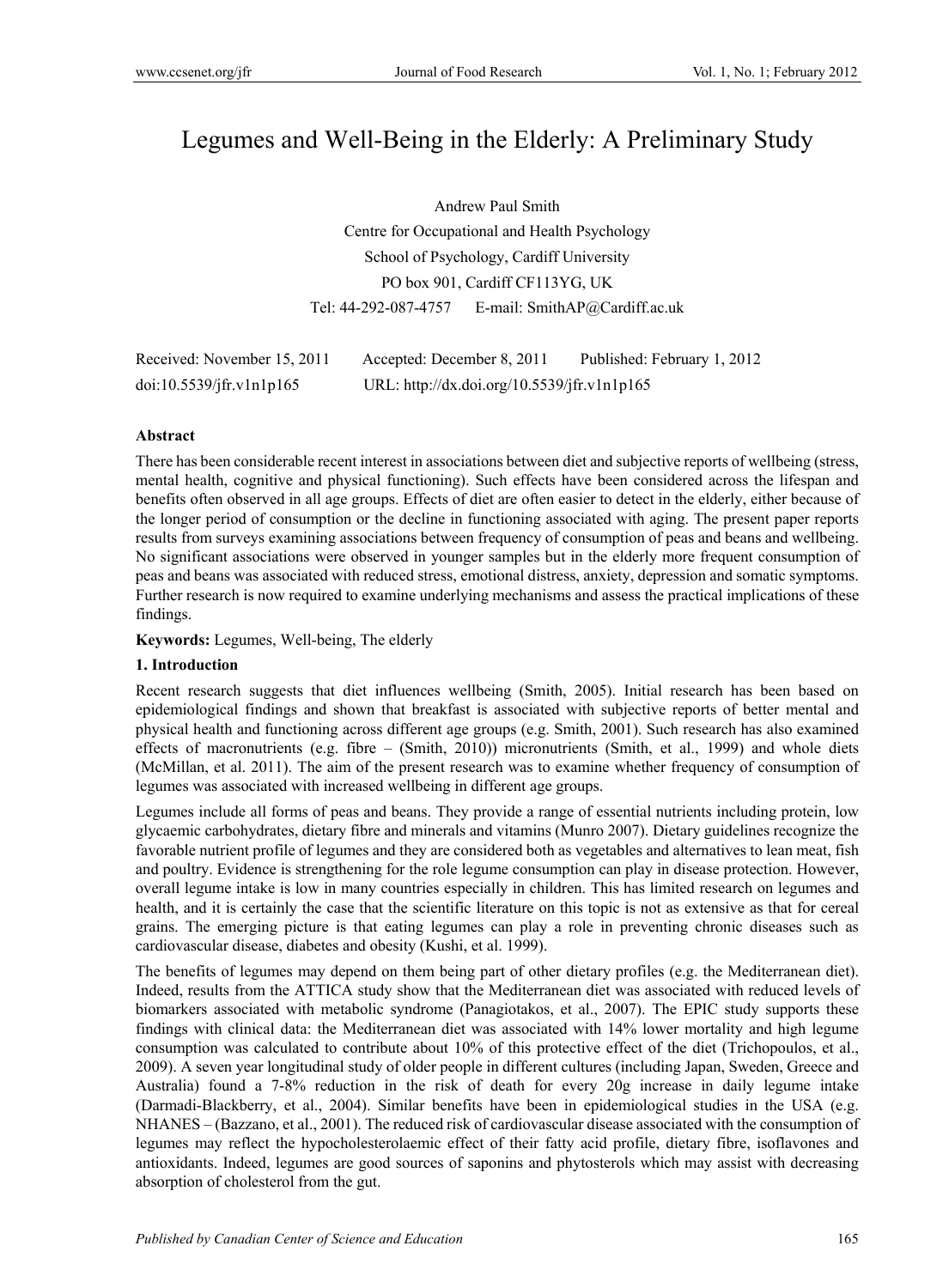A systematic review and meta-analysis of randomized controlled trials of legumes and diabetes (Sievenpiper, et al., 2009) concluded that legumes lowered fasting blood glucose and insulin. Legumes may, therefore, reduce the risk of type 2 diabetes by effectively lowering the GI of diets through slowed absorption. Improved glycaemic control may also explain findings linking legume consumption with weight loss and obesity with low ingestion of legumes. Legume consumption has also been associated with reduced risk of certain cancers although the mechanisms underlying such effects are not clearly understood.

One mechanism through which diet may influence chronic disease is through wellbeing. Research shows that those with mental health problems are at a greater risk of developing subsequent chronic disease (Stansfeld, et al., 2002). The aim of the present research was, therefore, to examine associations between frequency of consumption of peas and beans and subjective reports of mental and physical health. This was done in three groups: young adults, a middle-aged working sample and a more elderly sample.

## **2. Method**

A common methodology was used across the three studies. Consumption of peas and beans was assessed using a food frequency questionnaire (Yarnell, et al., 1983) with the participants being asked:

## *How frequently do you eat peas or beans?*

Responses were measured using a 5-point scale with the following categories: Never; Less than once a week; once or twice a week; most days; and every day.

The following questionnaires were administered to measure mental and physical health:

| Stress :                   | Perceived Stress Scale (Cohen & Williamson 1988)                                 |
|----------------------------|----------------------------------------------------------------------------------|
| Depression :               | Beck Depression Index (Beck 1967)                                                |
| Anxiety:                   | Spielberger Trait-State Anxiety Inventory (Spielberger et alk., 1970)            |
| <b>Emotional Distress:</b> | Emotional distress scale of Profile of Fatigue Related States (Ray et al., 1992) |
| Somatic symptoms:          | Somatic symptoms scale of Profile of Fatigue Related States (Ray et al., 1992)   |

All studies were carried out with the informed consent of the volunteers and approval of the local ethical committee.

## **Study 1:**

This study used a student sample (N=189; 49% Female; age range: 18-30 years). There were no significant associations between frequency of legume consumption and the wellbeing measures (see Table 1).

## (Table 1)

## **Study 2:**

This study used a general population sample (N= 126; 63% Female; age range: 25 to 55 years). There were no significant associations between frequency of legume consumption and the wellbeing measures (see Table 2).

## (Table 2)

## **Study 3:**

This study used an older sample (N=205; 55% Female; age range: 60 to 80 years). There were significant associations between frequency of legume consumption and the wellbeing measures (see Table 3). Those with more frequent consumption of peas and beans reported lower levels of stress, emotional distress, anxiety, depression and somatic symptoms

(Table 3)

## **3. Discussion**

The present studies demonstrated that higher consumption of legumes is associated with increased wellbeing in the elderly but not younger samples. Such a result, suggesting a cumulative benefit of a higher frequency of consuming legumes, could be explained by a number of the mechanisms underlying other health effects (Smith, 2005; Munro 2007; Kushi et al., 1999; Sievenpiper et al., 2009). Further research is now required to exclude other possible explanations of the findings. For example, consumption of peas and beans may be associated with other dietary features and it may be these correlated attributes that are responsible for the observed effects. The next step, therefore, is to conduct multi-variate analyses considering many aspects of diet, both alone and in combination (Smith, 2005). A second requirement is for better measures of consumption. Food frequency clearly gives no indication of amounts consumed and this needs to be rectified in further research. It is also important to obtain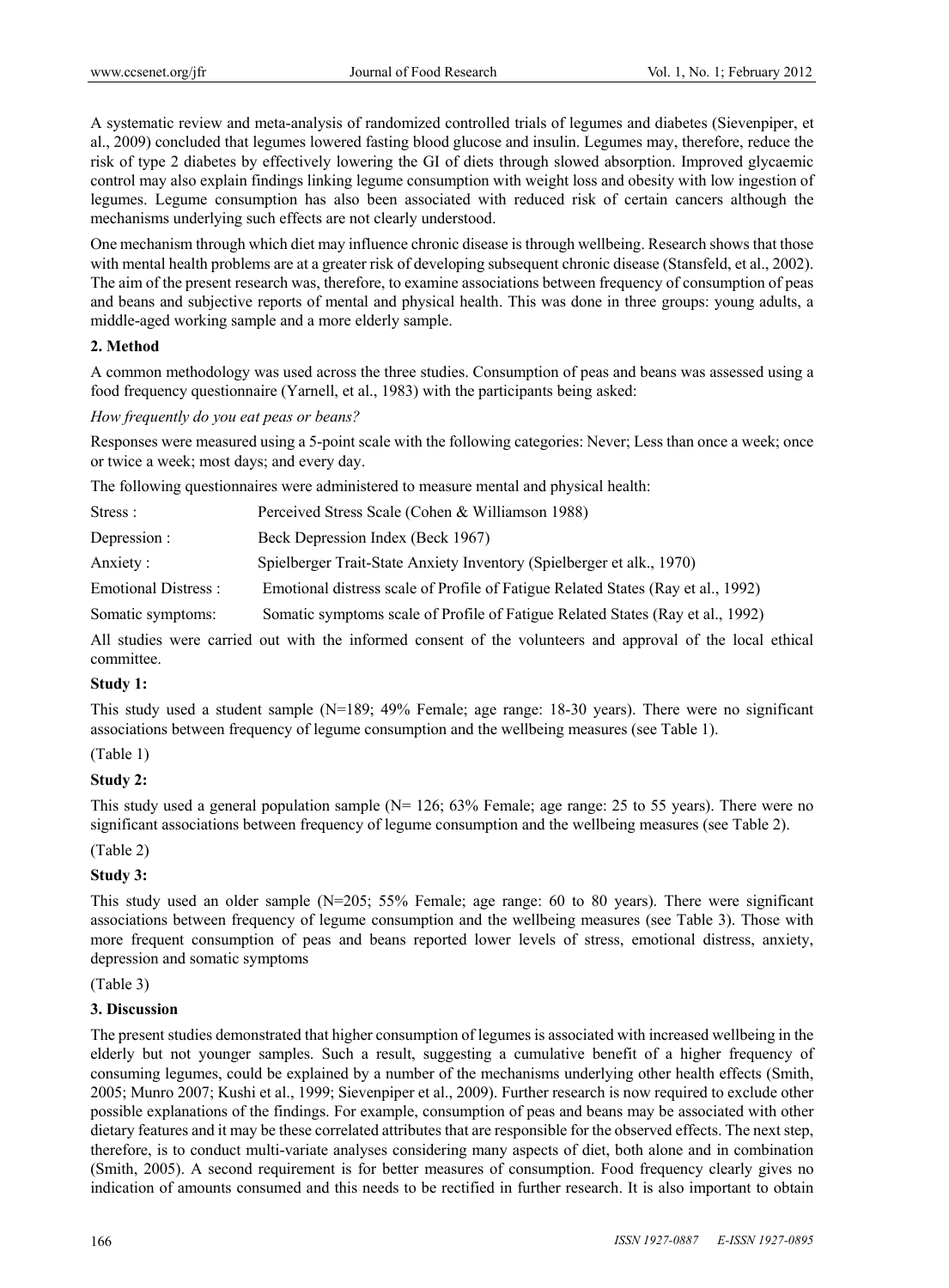better information on causality. In cross-sectional analyses there is always the possibility that it is wellbeing that is influencing diet rather than the other way around (Smith, 2005). Intervention studies are now required to investigate this further (Smith, 2010). It is also important to extend the research by considering other outcomes. Reduced wellbeing is related to chronic disease and it is important to determine whether the effects observed here are an initial part of a diet-health pathway. Aging is also associated with cognitive decline and it is important to investigate both acute and longer term effects of consuming legumes on cognitive functioning. Legumes are often considered in the context of whole grains. The methodology used here can now be used to investigate associations between frequency of consuming whole grain foods and wellbeing.

In conclusion, the present studies demonstrate that a higher frequency of consumption of peas and beans is associated with less stress, anxiety, depression and physical symptoms in the elderly but not in younger groups. Further research is required to extend these findings and elucidate underlying mechanisms and practical implications of the effects.

#### **References**

Bazzano, L., He, L., Ogden, L., Loria, C., Vupputuri, S., Myers, L., & Whelton, P. (2001). Legume consumption and risk of coronary heart disease in US men and women: NHANES 1 Epidemiologic Follow-up Study. *Archives of Internal Medicine*, 161, 2573-2578. http://dx.doi.org/10.1001/archinte.161.21.2573

Beck, A. (1967) Depression: Clinical Experimental and Theoretical Aspects. New York: Hoeber.

Cohen, S., & Williamson, G. (1988). Perceived stress in a probability sample of the United States, In S. Spacapan & S. Oskamp (Eds.), The social psychology of health (pp. 31-67). Newbury Park, CA: Sage.

Darmadi-Blackberry, I., Wahlqvist, M., Kouris-Blazos, A., Steen, Lukito W., & Horie, Y. (2004). Legumes: the most important predictor of survival in older people of different ethnicities. *Asia Pacific Journal of Clinical Nutrition*, 13, 217-220.

Kushi, L. H., Meyer, K. A., & Jacobs Jr, D. R. (1999). Cereals, legumes, and chronic disease risk reduction: evidence from epidemiologic studies. *American Journal of Clinical Nutrition*, 70(3), 451s-458.

McMillan, L., Owen, L., Kras, M., & Scholey, A. (2011). Behavioural effects of a 10-day Mediterranean diet. Results from a pilot study evaluating mood and cognitive performance. *Appetite*, 56, 143-147. http://dx.doi.org/10.1016/j.appet.2010.11.149

Munro, S. (2007). Legumes in Essentials of Human Nutrition. In J. Mann., & A. Truswell (Eds.). (pp. 356-358). Oxford University Press: Oxford.

Panagiotakos, D. B., Pitsavos, C., Skoumas, Y., & Stefanadis, C. (2007). The association between food patterns and the metabolic syndrome using principal components analysis: The ATTICA Study. *Journal of the American Dietetic Association*, 107(6), 979-87. http://dx.doi.org/10.1016/j.jada.2007.03.006

Ray, C., Weir, W. R. C., Phillips, S., & Cullen, S. (1992). Development of a measure of symptoms in chronic fatigue syndrome: the profile of fatigue-related symptoms (PFRS). *Psychology and Health*, 7, 27-44. http://dx.doi.org/10.1080/08870449208404293

Sievenpiper, J., Kendall, C., Esfahani, A., Wong, J., Carleton, A., Jiang, H., Bainet, R., & Jenkins, D. (2009). Effect of non-oilseed pulses on glycaemic control: a systematic review and meta-analysis of randomized controlled experimental trials in people with and without diabetes. *Diabetologia*, 52, 1479-1495. http://dx.doi.org/10.1007/s00125-009-1395-7

Smith, A. P. (2005). The concept of well-being: relevance to nutritional research. British Journal of Nutrition, 93, Suppl.1, S1-S5. http://dx.doi.org/10.1079/BJN20041351

Smith, A. P. (2010). Breakfast cereal, fibre, digestive problems and well-being. *Current topics in Nutraceutical Research*, 8, 117-126.

Smith, A. P. (2011). Breakfast and Adult's and Children's Behavior. In R. B. Kanarek & H. R. Lieberman. (Eds.), Diet, Brain, Behavior: Practical Implications. (pp. 53-70). *Taylor & Francis*. http://dx.doi.org/10.1201/b11194-5

Smith, A. P., Clark, R., Nutt, D. J., Haller, J., Hayward, S., & Perry, K. (1999). Vitamin C, mood and cognitive functioning in the elderly. *Nutritional Neuroscience*, 2, 249-256.

Spielberger, C. D., Gorsuch, R. L., & Lushene, R. E. (1970). Manual for the State-Trait Anxiety Inventory. Palo Alto: Consulting Psychologists Press.